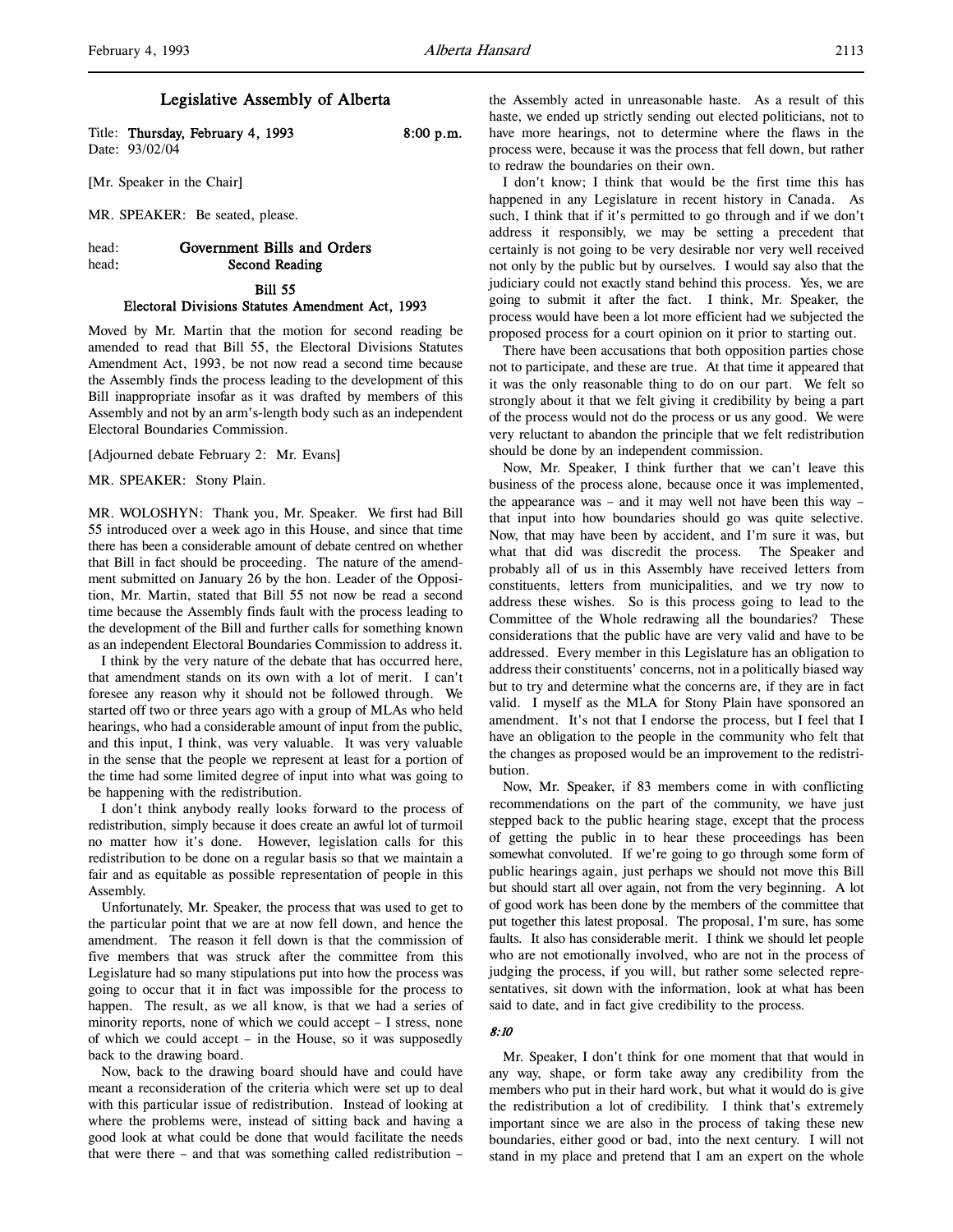layout – no way – but I would feel a lot more comfortable if the legislators on all sides of the House here supported the process. They don't at the moment. We have even some government members publicly stating, either piecemeal or in whole, that the process is flawed. We definitely have the Official Opposition and the third party stating unanimously that the process is flawed. So I'm really at a loss to understand why this is being rammed through.

We've got a Bill before us that goes on for some 90 pages, and the majority of it is the descriptors that outline the various constituencies. We've got 90 pages that are going to haunt us for a long, long time. It's going to haunt us because rightly or wrongly – and I would say rightly – the perception that is being left with Bill 55 is that it has been put together behind closed doors, that it has been put together by a special interest group only; namely, the government MLAs. There have been suggestions of gerrymandering. I would suggest, Mr. Speaker, that even if the Bill were done perfectly, that suggestion would be there with elements of the public because of the process used to arrive at it.

Now, the solution is for us to suspend this Bill where it is, to stop second reading, to get a motion of the Legislature that would create an arm's-length commission that would then go on and address the real issue at hand, which is to get a redistribution which is as fair as possible and which is accepted as much as possible by all the politicians and the public as a whole. It's very interesting that a good number of the local-level politicians don't endorse this. I think it's very significant that we have a town of substantial size, Lac La Biche, that is threatening a lawsuit. Now, if the emotions in that town are so strong that they would go in this day and age to a lawsuit because they are not pleased with the constituency boundary that has been drawn around them, I think that in itself is sufficient cause to take a step back and have another look at what we are doing. But it appears that the government doesn't want to be fair. It appears that the government doesn't want to appear to be fair. It appears that the government must have lost any desire to give the people of this province what they want when it comes to carving up the province so that representation is as fair as possible.

I'd say: why isn't the mayor of Edmonton happy? Why isn't the mayor of Calgary happy? It's not on the basis of politics by any stretch of the imagination; it's that they feel that the consistent level city constituencies are over the mean is not acceptable to them. It may well be that this is the only way out. However, if this is the only way out – and by that I'm referring to retaining the number of seats that have been assigned by this particular committee of government MLAs to carve up the province – perhaps there should have been better representation from city dwellers in both cases so that their input as to how their municipal area would be divided would be considered. That also didn't happen, Mr. Speaker. It didn't happen at all.

The people, none of whom are from Edmonton, I believe, drew lines all over the Edmonton map as they saw fit. They went to Calgary and drew a salamanderlike riding when it came to the Premier's riding. I wouldn't say it was done to get extra votes for him, Mr. Speaker. It was probably so he would enjoy driving farther around the riding, because you have an arm going here and an arm going there and you'd get a better view of the beautiful city of Calgary. It wasn't in any way, shape, or form just to get areas of stronger support. I wouldn't suggest that for a moment. When I look at that salamander of a riding, I say: does it make any sense? The answer has to be no. But we are now locked into it because if we change that riding, we have to change other ridings around it. It's not quite as easy as it is in rural Alberta, where if you take into consideration the makeup of an area – how county lines go and how community shopping patterns are

established and how school districts are located – at a committee level you can make small adjustments where you have missed the boat here and there if you are willing to listen to perhaps where the mistakes were made. I would suggest that hopefully at the committee level these considerations will be taken very seriously, especially – and I underline the word "especially" – if they reflect the concerns of the constituents themselves.

Now, there is another very good reason MLAs should not draw the boundaries: if you are seeking re-election, no matter how you do it, it appears you're trying to make your constituency fit your desires as opposed to what's the best for the area. So like I say, there may be a good reason the Calgary riding the Premier represents looks like a salamander, but I'm not sure of that one. I'm waiting for some government member, hopefully from the committee, who will give me a rational explanation of how the perimeter of that riding came up the way it is. Perhaps they don't like to go in straight lines; I don't know.

### 8:20

I would urge all members of this Assembly to take a good solid step backwards and look at what is happening. Look at the clock. Our Premier looked at the clock in the campaign in December and said, "Aw shucks, fellas, we've got until March of 1994 for an election." You know, Mr. Speaker, I was one of the people that believed him. I really did. I thought that sometime close to March he was going to call an election, which gave me a great deal of joy. When the boundaries issue was around, I felt very sincerely at that time, because of some comments made by various leadership contenders, that whether the process was going to be redone again or not – I wasn't too sure – there were members in the leadership race making commitments to look at and review with the leaders of the other two parties. If no further than that, the commitment was made at least that far: to sit down and discuss what has happened.

Now, let's assume for a moment in the context of this amendment that the three political leaders of this province discussed this very issue, that in fact it happened before Bill 55 came to the House. I would suggest to you that had that in fact been the case, we would not be here debating this amendment now, because I have faith that the shortcomings of the process up to that point would have been acknowledged, addressed, and we would probably be discussing an alternative method to get the job done that would be more effective and would represent the wishes of the people of this province a lot better.

I stress to you, Mr. Speaker, that there isn't any urgency at this time to force-feed this particular Bill through the Legislature the way it stands or with minor amendments to it, because we're going to take the Premier at his word and we're not going to have an election until, let's say, after next January. That gives the people involved with the process of establishing the boundaries, the process of getting the enumeration done, sufficient time to have it all in place and information out for everybody who is interested and needs it. I would say that with the exception of a few communities here and there whose wishes would be impossible to account for totally – we would have that situation, I'm sure, under any system – the vast majority of Albertans would be pleased with the process. They would know that if the process did not provide them with what they wanted, at least it was done in a fair and an upfront manner. I think that's extremely important. Not only is it fair, but it's also perceived to be fair.

We still have the opportunity at this time, Mr. Speaker, to take control, to change what has happened to this point and give it credibility. I don't know why that's not being done. One can only speculate that it's based on a very stubborn streak in some of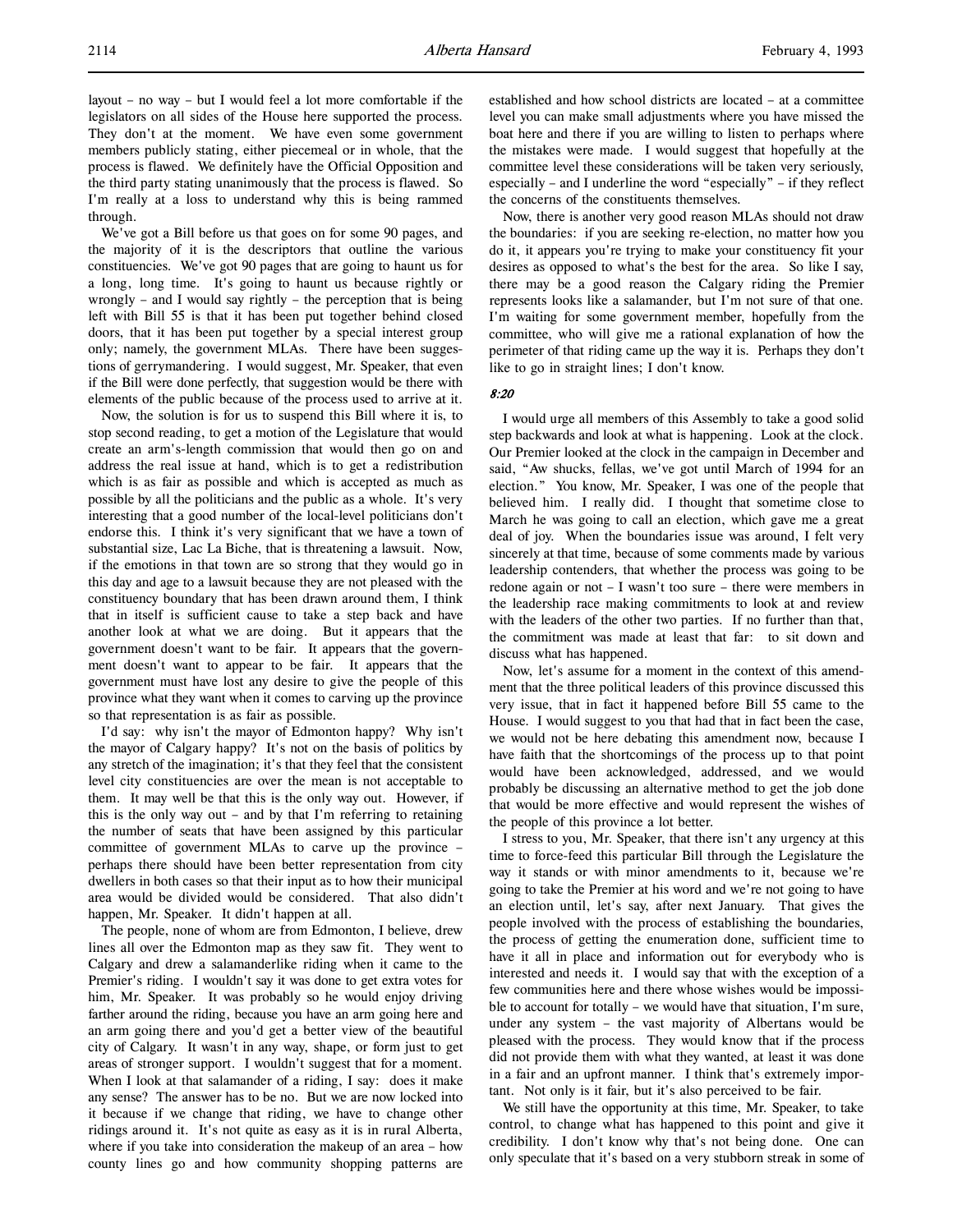l,

the people that call the shots from the government side. It certainly doesn't have any rational basis to it, because I have not yet heard any member stand up in the House and defend the process. Read my lips, hon. member: "defend the process." Not the people. I would not for one moment be derogatory toward the people on the committee but only the process, a process these people had to follow.

I think the motive behind it – an election is certainly not there, because I don't think the Premier was musing or thinking out loud when he stated that it's not going to be for up to 14 months, and that was a couple of months ago. So it's not a time element, unless something is happening that we in this House are not aware of, and that is that there are plans to go toward an earlier election. If that is the case, then let's be honest about it. Let's say to the people of this province: there's going to be an election held on such and such a date so many months down the road, and we have to achieve this amount of clerical work in order to have the province ready for that election. But we're not even doing that. The public who don't understand the process but feel very strongly that the process has not been the way it should be are not totally aware of what's really happening here.

Mr. Speaker, I would invite members on all sides of the House to once more reconsider what is happening here. Look at the development of this Bill. We know it is inappropriate. We know it was drafted only by government members, and we know it doesn't appear to be very fair. However, Mr. Speaker, all is not lost even if we are going to push this through. I would propose – and the Table should have it, and I'll get a page to distribute it to the members – a further amendment to the amendment. That amendment reads as follows:

And the Assembly further regrets that the government has not moved to open up the process even by such a small measure such as inviting public hearings on the contents of the Bill through the Public Affairs Committee of this Assembly.

Now, the Public Affairs . . .

# Speaker's Ruling Wording of Motions

MR. SPEAKER: Thank you, hon. member. The Chair perforce must make a small editorial comment, and members perhaps will be good enough to . . . There are too many suches involved here, so in line two the second "such", which falls between the words "measure" and "as", should be deleted. That's just a small editorial comment. Otherwise we're going such, such, and if you look at the proposed amendment, we also have a such appearing there. It really doesn't make that much difference; it just cleans it up.

Please continue.

#### Debate Continued

MR. WOLOSHYN: Thank you very much, Mr. Speaker. I appreciate that removal of the second "such" in the second line. It certainly improves the Bill.

Now, speaking to the amendment, Mr. Speaker, we should all be on the subamendment, a subamendment which is an amendment to the amendment to Bill 55. I mention in here the Public Affairs Committee of the Assembly. That is a committee that is little used. I once appeared before the committee back in, I believe, 1968 or '67. That is when this whole House, sitting in committee, opens its doors for members of the public to address all members of the Assembly. If we are in such desperate straits where we're not going to succumb to reason, where we're not going to let the people of Alberta . . . I'm saying that if we're not going to succumb to reason by suspending this Bill, then we

should become reasonable enough to permit the public to come to hearings in this building in front of all members so every member of this Legislature will have the same information from representatives of the public who choose to come here regardless of who they represent. If that had been done in the first instance two or three years ago, perhaps we might have had a better process than what is going on now, but unfortunately at that time no one thought of doing it that way, and it wasn't brought up. So now we're afforded another opportunity to, if not totally correct the process, at least in some small measure improve the process. I am recommending to all members of this House to give serious consideration to my subamendment, because by saying no to this subamendment, the House is going on record to the public as not wanting to hear the public's views on redistribution. Mr. Speaker, that would not be fair by any stretch of the imagination, because at the moment . . .

[Mr. Woloshyn's speaking time expired]

#### 8:30

MR. WOLOSHYN: Does that mean my second half-hour . . .

## Speaker's Ruling Speaking Time

MR. SPEAKER: Thank you, hon. member. No. Standing Orders are quite clear. When speaking to the amendment or making a subamendment, both speeches relate and the same time period applies. Thank you.

#### Debate Continued

MR. SPEAKER: Speaking to the subamendment, Edmonton-Whitemud.

MR. WICKMAN: I just want to add a few comments on the subamendment. I had spoken on a previous amendment, and I don't want to become repetitive. [interjection] Mr. Speaker, to the hon. Deputy Premier, I'm going to keep this within seven minutes. You can time me. I'm going to talk a little faster than the last member, just a wee bit.

Again I've got to point to the original legislation and what started the process off wrong. If we went to that original legislation and allowed the flexibility that was in there, we would never have had the situation that we're presently dealing with. When the hearings were done, after that first report came down, it was logical that there was going to be opposition from many, many of the ridings, and there was. The commission members, trying their best to accommodate the concerns being expressed, attempted to but found it virtually impossible. That's just quickly the background.

What I've got to talk about is the spirit of democracy. The spirit of democracy entails fairness. I think there was a growing perception out there that the one thing this particular process and the result of this particular process have lacked is that spirit of democracy. The spirit of democracy, of course being tied in with fairness, really, really does question the original process. Now, if we look at the report that came down by the four-member Tory committee, there's probably a relatively good number of constituencies out there where people would say, "It's fine; we have no problem with that." That part of it is good. Nevertheless, the process that led up to it will always be questioned because again it's being drawn up by MLAs.

I think the concern that we now have to deal with and that this subamendment addresses to a point is where do we go from here? There has been written correspondence that we've received from a number of areas, and quite frankly I would like to see this Bill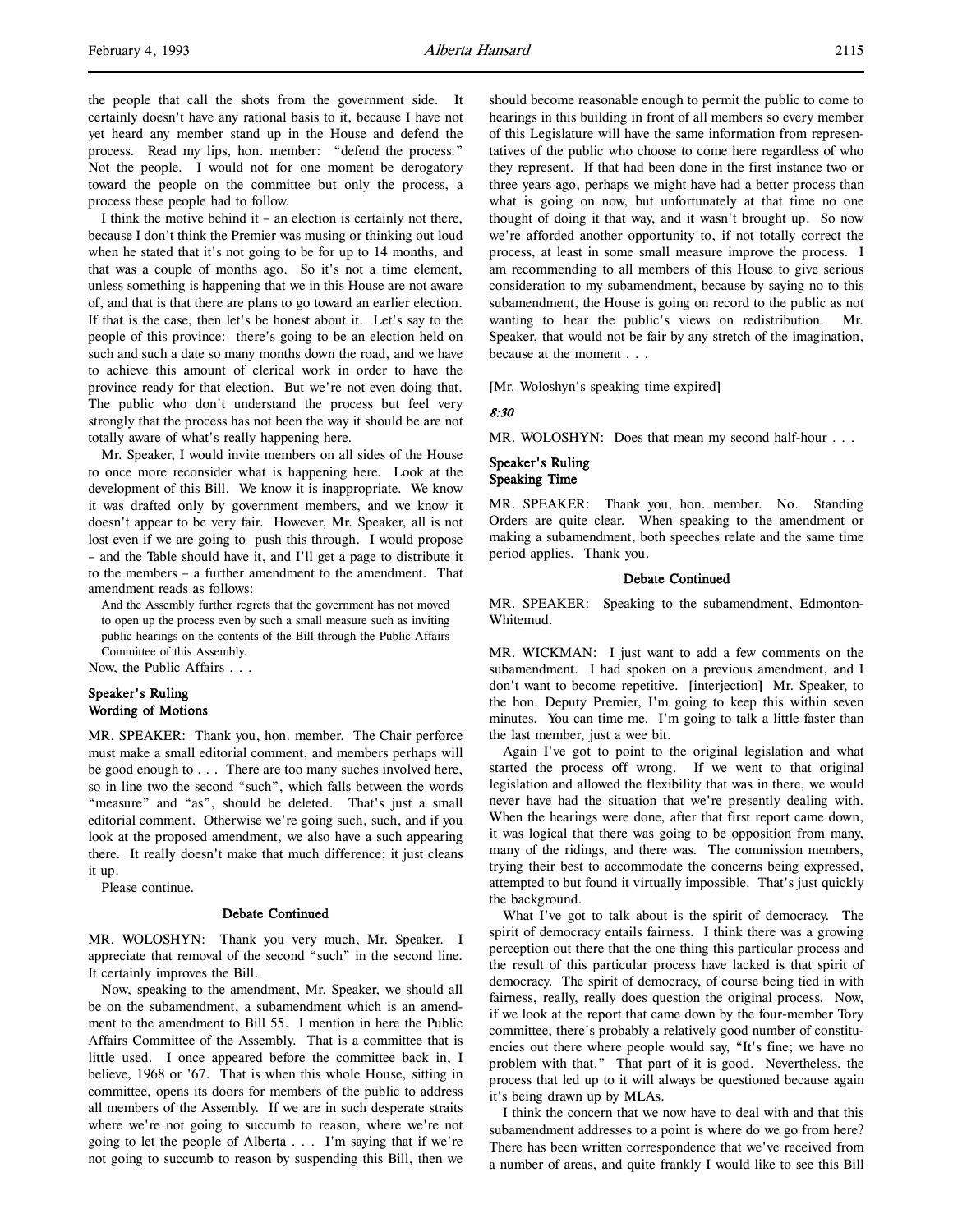get into committee stage so that I can see if there are particular amendments coming forward from government members and if those amendments may in fact somehow change the process. That will be the opportunity to do it. Government members could very well say that they want an amendment that does refer this to an independent process, whether it be a judge, whether it be a commission, whether it be public hearings such as proposed here that would then go back to a committee. That possibility is always there. We can't rule that out. Possibly there'll be amendments that will address some of the concerns that have been raised.

Some of the concerns that have been raised are very, very valid. We see neighbourhoods that are split up. We see some technical drawings and that type of thing. That kind of stuff can all be accomplished. Nevertheless, until it goes through what people perceive is a fair process, it's always going to be questioned. Making amendments is not going to resolve that particular problem. As each day goes by, I believe very, very sincerely that government members just continue to dig themselves in deeper and deeper and deeper. No latitude has been shown yet in terms of trying to make the process fair and reasonable. But I could be wrong. When we get into the amendment stage, that could very well happen. That's one of the reasons I don't want to see this second reading delayed any longer than is necessary. If there are members that want to delay the process intentionally, it can be delayed in the committee stage, but I begin to question here as to how much is being gained.

There are amendments that will come from the other side. There are members that have expressed concern as to the impact on their own riding. One member has been very, very vocal about it publicly. If I were in his situation, I guess I'd be feeling the same way as well. When government members themselves begin to have problems and those problems can't be addressed – the process isn't there to address them – then one really has to question the fairness and one has to look at other alternatives, such as public hearings.

To sum up, Mr. Speaker, I again make a plea for government members to reconsider the original intention and not necessarily to admit that mistakes were made or that anybody was wrong but simply say that we are going to go through a fair process. Sending it to the judge under the terms of reference of the report does not address the process. It simply addresses the numbers and the fairness in terms of the variables that are being used. I would sincerely hope that when we are at committee stage, government members will bring amendments forward that will in fact see the process change, that we can all feel comfortable that the spirit of democracy and fairness does prevail.

Mr. Speaker, I assume I have kept it under seven minutes. I'll conclude.

# Speaker's Ruling Relevance

MR. SPEAKER: The Chair was just a tad concerned that on three separate occasions, hon. member, you referred to the wording of the previous subamendment, which was defeated. Nevertheless, the spirit of your comments was indeed germane to this proposed subamendment 2.

#### Debate Continued

MR. SPEAKER: Additional members? Edmonton-Strathcona.

MR. CHIVERS: Thank you, Mr. Speaker. I rise to support the subamendment which provides that

the Assembly further regrets that the government has not moved to open up the process even by such a small measure as . . . public hearings on the contents of the Bill.

Mr. Speaker, I noted with respect to the matter of public hearings that in a news release issued by the hon. Minister of Justice and Attorney General with respect to Bill 55, he was at some pains to make some reference to the hearing process. I'm going to quote very briefly from his press release of January 25, 1993, in which he states:

After extensive public consultation, public hearings, and a thorough examination of all written submissions, the Select Special Committee on Electoral Boundaries prepared and submitted a Report to the Alberta Legislature. Bill 55 reflects the recommendations contained in that 1992 Report.

The point I wish to raise here is that although it is true that during the entirety of this process leading up to Bill 55 there were public hearings, it was in the context of another procedure, the procedure with the Electoral Boundaries Commission. It was in the context of a different proposal for a map that there were public hearings. It was not, I submit, in the context of the present blueprint which is before the Assembly, the proposed map. Consequently, I submit that the process remains flawed as a result of the absence of public hearings with respect to the blueprint or the proposed map which is presently before the Legislative Assembly for electoral boundaries in Alberta.

#### 8:40

Now, I know it's been suggested that public hearings are not necessary. It's been suggested by some members opposite that in the circumstances here, in the context of the discourse and debate on this and the ultimate disposition of Bill 55, the Assembly will be the surrogate representatives of the electors and, therefore, in that sense there is a semblance of public hearings. My concern with respect to those comments – and it has been suggested that the hearing in this Assembly in the debate on Bill 55 is indeed the most democratic of public hearings. At first blush, that argument is indeed attractive and seems to have some merit, but I think when you examine it more carefully, you come to appreciate that the reason that argument is flawed is because this Assembly itself at the present time is reflective of the inequality in voting power in Alberta which this process is seeking to redress. Consequently, that process of public hearing once removed by debate in the Assembly, I submit, is just as flawed. Of course, the reality of it is that as a result of the last election, the governing party has 71 percent of the seats but only 44 percent of the vote. Consequently, in terms of this Assembly being able to be the substitute for public hearings, I submit that that argument does not hold water or stand up to scrutiny.

Mr. Speaker, the minister of justice noted the many steps that had led up to the introduction of Bill 55. He spoke, of course, of the Select Special Committee on Electoral Boundaries, and there were public hearings in the context of the first Select Special Committee on Electoral Boundaries. Those public hearings, of course, did not entail scrutiny of a proposed map. The hon. minister of justice refers to the process before the Electoral Boundaries Commission. That process did include public hearings, but those public hearings were based on a different blueprint, a different proposed map than the one that is reflected in the contents of Bill 55. Finally, he makes reference to the hearings of the second Select Special Committee on Electoral Boundaries, which is the committee which has produced the report upon which Bill 55 is based. Once again, although there were submissions made to that committee and there were representations from the public and there have continued to be representations from the public, the difficulty is that that process did not involve the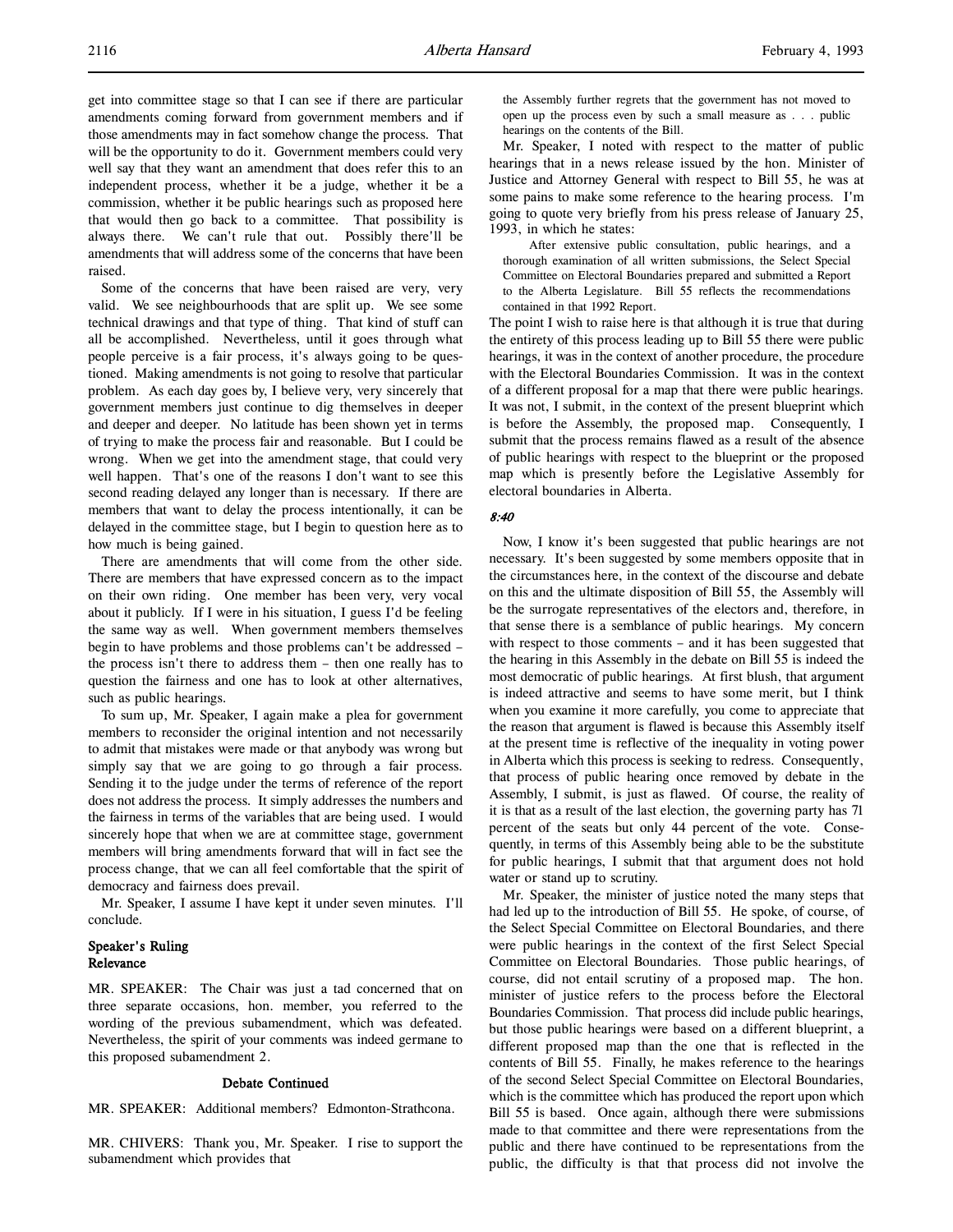examination or scrutiny of a proposed map. It's only at this stage, with Bill 55, that there is the scrutiny of a proposed map.

I submit that in those circumstances the public hearing dimension of the process has not been adequately adhered to and that indeed the Assembly should regret that the governing party has not sought to open up the process in such a measure as by inviting public hearings. Mr. Speaker, I'd like to point out that to do so even at this late stage is not an impossibility if the choice were to be made by the governing party to do so.

I cite as a precedent a process with respect to public hearings after a Bill had been introduced into the Legislature. I think it was in 1983 or 1984. I'm thinking here of the amendments of nearly 10 years ago to the labour relations legislation in this province when the doors of the Assembly were opened up and members of the public were allowed to come into the Assembly and participate and were examined by members of the Assembly with respect to their submissions on the proposed legislation. Consequently, Mr. Speaker, my submission is that that is a precedent which provided for the opening of the doors of the Assembly for the purposes of enabling the public to make input on a matter of very substantial import at that time. I submit that this matter that is presently before the Assembly with respect to the proposed electoral map for Alberta is equally of great public importance and there is a great deal of merit in following a similar process with respect to an examination, a scrutiny, of this Bill by members of the public in that fashion.

Now, it's been suggested that it's not necessary as a result of the representation of the various parties in this Legislature. As I said, Mr. Speaker, I think the difficulty there is that this Assembly is elected under a system of electoral boundaries that had the result of reflecting a systematic underrepresentation of more populated portions of the province and a systematic overrepresentation of the less populated portions of the province. In that sense this process that we're presently engaged in is no substitute for providing the public with an opportunity to make their own input directly into the process of the development of an electoral map for Alberta. After all, this is not a situation that arose overnight.

It's suggested that it is difficult to go through all of the steps that one ordinarily might follow in the development of an electoral map in the circumstances here because the government, of course, is approaching the last year of its mandate and therefore there is some urgency and therefore it is not possible to engage in a public hearing process. I submit, Mr. Speaker, that I do not accept that argument. It seems to me that it's very clear that the process could be expedited; there has been considerable discussion. To now give the public an opportunity to examine and provide input on the proposed map itself, it seems to me, is a very worth while and a very feasible and a very possible initiative; therefore, that process would not take an undue amount of time.

Now, what is the urgency? As I said, the urgency, presumably, is that we're fast approaching the last 12 months of this government's mandate. That urgency, I submit, does not come about as a result of design, but in the circumstances here it seems to me that it would be well worth the time to invest in a process which would give the public a meaningful opportunity to participate in the development of an electoral map for the province of Alberta.

### [Mr. Deputy Speaker in the Chair]

I submit that the institution of a process to get direct representation from the public, to get direct input from the public with respect to the map that is presently proposed would restore a measure of confidence in the process, a measure of confidence which is sadly lacking at the present time. It seems to me, Mr.

Speaker, we must also remember that these are boundaries that are being developed according to this plan, according to this proposed map, not just for the forthcoming election but well into the next decade.

#### 8:50

The inequities that have already been identified in the proposed map I am sure could be elucidated and illuminated by discussions and input from the public. Consequently, public hearings, it seems to me, are the bare minimum with respect to where we should go from here, and in this subamendment we rightfully, I submit, regret

that the government has not moved to open up the process even by such a small measure as . . . public hearings on the contents of the Bill.

I think it important to emphasize that what we're talking about in terms of public hearings are public hearings on the contents of this Bill. Although, as I've recited earlier, there have been many opportunities during the whole evolution of this lengthy process for public input, it has never been with respect to the contents of this Bill. There have not been public hearings with respect to the map as it is presently proposed in Bill 55, and I submit that that is a serious deficiency.

A measure that the governing party could take to redress that serious deficiency, I submit, would be to follow the precedent that I referenced earlier with respect to the development of the Bill with respect to labour relations laws in the province of Alberta which was presented in 1984, 1985, about that period of time. It seems to me that that was an experience that was well worth the effort. The public did indeed flock to the Legislative Assembly to participate in that process as individuals and as members and representatives of groups in order to give direct input to the Legislative Assembly, and I commend that kind of a process, that kind of initiative to the government.

I note again that it is still not too late for the government to take steps to restore a level of public confidence which is sadly lacking with respect to the evolution of this Bill. This is a process which, if it does result in the passage of the legislation which is presently proposed, will further perpetuate into the future the inequities, the substantial and significant and systematic underrepresentation of the more populated areas of the province and the overrepresentation of the less populated areas of the province. I submit, Mr. Speaker, that in the circumstances this is not a situation that should be tolerated by the governing party. The governing party's objective, the objective of all members of this Assembly, should be to establish a process which is as open to the public as possible, which permits as much public input as is possible.

I submit again, Mr. Speaker, the regret this subamendment speaks to, the regret

that the government has not moved to open up the process even by such a small measure as inviting public hearings on the contents of the Bill.

I submit that that is a regret which I certainly strongly feel, and I believe it is shared by many members of this Assembly. The time not yet being too late, I would hope that it is a measure to which the government will decide to acquiesce and throw open the doors of the Assembly so that the public may come in and make representations with respect to the specific details of the proposed electoral map which is reflected in Bill 55.

Once again, as has been noted many times in the Assembly by members opposite, the clock is ticking. It is indeed ticking. We are approaching the last year of the mandate of this government. However, the sense of urgency with respect to the fact that the clock is ticking should not outweigh the fact that it is of equal and perhaps even greater importance for there to be an opportunity for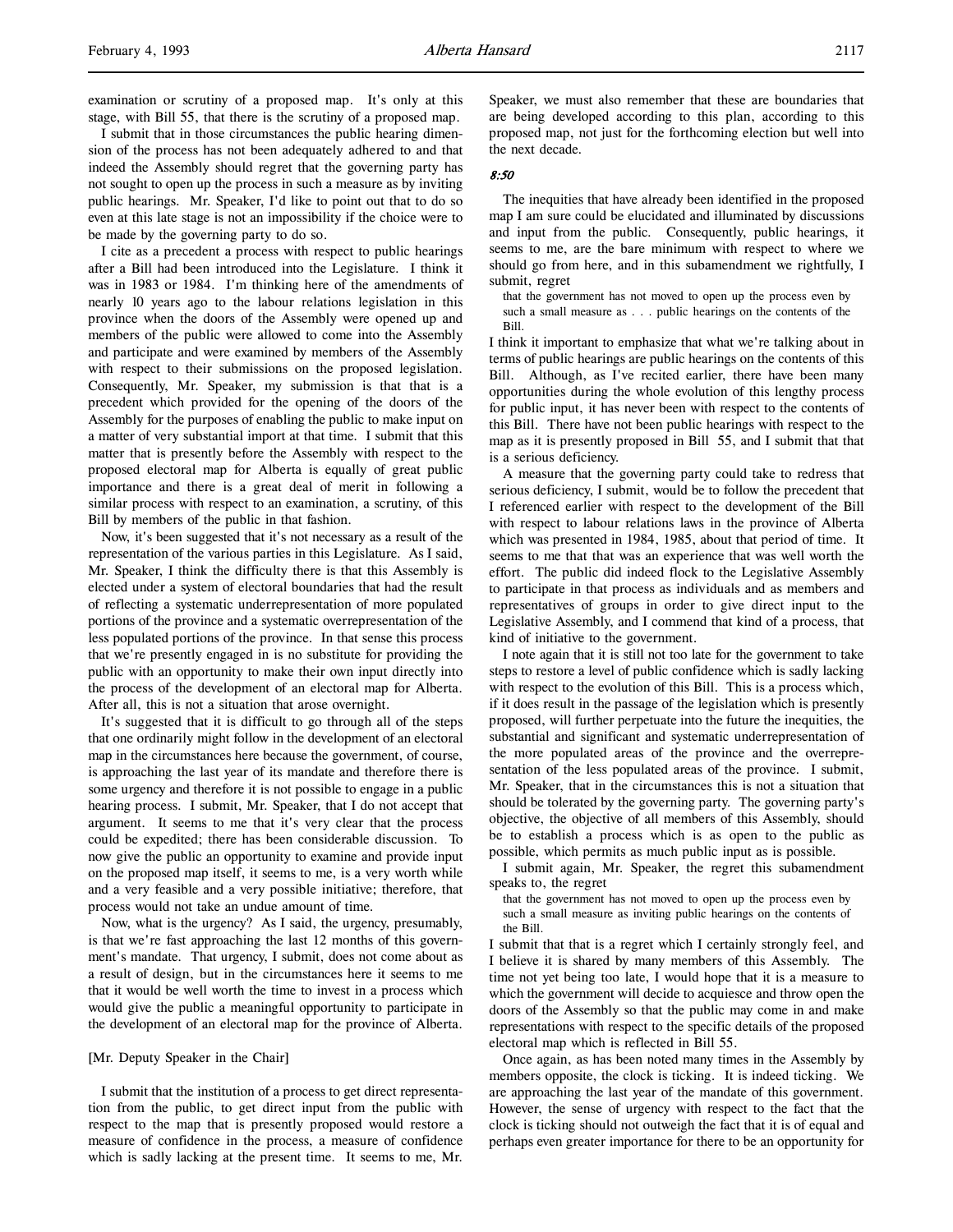the public to make meaningful submissions precisely with respect to the map that is being proposed in this Bill before the Assembly.

I submit, Mr. Speaker, that that has been the process previously in Alberta. It is a process which I think the electorate in Alberta have come to expect with respect to the redrawing of electoral maps. I submit that it is a process of public hearings, an opportunity to make specific comments on specific proposals rather than simply to make observations in the abstract, which is what the process up to date has permitted Albertans and the electorate to do. What is now required is an opportunity for the electorate to make direct input on the specific proposals and not on the abstractions and the principles which were the gist and substance of the previous steps in the long evolution of the process which has led up to this Bill.

With those comments, Mr. Speaker, I would urge the Assembly to support this subamendment, which

regrets that the government has not moved to open up the process even by such a small measure as . . . public hearings on the contents of the Bill through the Public Affairs Committee of this Assembly.

With those comments, I relinquish the floor.

MR. DEPUTY SPEAKER: The hon. Member for Olds-Didsbury.

MR. BRASSARD: Thank you, Mr. Speaker. [some applause] Thank you, hon. members. The more amendments that come before this House from the Official Opposition, the more ludicrous they become.

The Assembly further regrets that the government has not moved to open up the process even by such a small measure as inviting public hearings.

Well, I don't know where the members opposite were, but we had public hearings in our constituency. When I look back at this whole process, it's been a very public process. First of all, we all know coming into this Legislature – as a matter of fact, we all know in the province of Alberta – that we renew our boundaries after every second election, and that was done, and an all-party committee was struck to do that. They didn't do it in secret; they didn't do it hiding somewhere. They did it in a very open and forthright manner and had hearings all across the province.

The first report came out in 1990. That wasn't done in any form of secrecy; it was done in the open. It was taken to the courts to be challenged for the variance factor. You can't tell me that's not a public process, Mr. Speaker. Then it was turned over to an independent commission isolated completely from any government body but told to put in place an acceptable structure that we could live with. That body then took it around to all of the constituencies almost that wanted them to visit. Heavens, they were in our place, and we had over 35 submissions. The committee was there until something like 11 o'clock at night. We had people that raised ostrich for a living make a presentation. We had the reeve of the county. We had three or four mayors -I can't remember – of the various towns. We had people from almost every walk of life. It wasn't done in secret. That was a very open public process that was heard by the committee.

They were sent back to the drawing board, and they came out with another report. Even when the final report – that really wasn't a report at all; it was a scramble between five individuals. It was turned over to the committee. Even though the opposition abstained, the process was very open because anyone could make a presentation to that committee. I really don't know why we're wasting time on this business of inviting public hearings. It couldn't have been more public.

I reject this subamendment, and I call for the question.

#### 9:00

SOME HON. MEMBERS: Question.

MR. DEPUTY SPEAKER: The hon. Member for Calgary-Forest Lawn.

MR. PASHAK: Thank you very much, Mr. Speaker. I rise, of course, to speak in support of the subamendment, but I'd like to comment just briefly on some of the comments that were made by the Member for Olds-Didsbury. I must disagree with my colleague. I do agree in part with what he had to say. There were extensive public hearings prior to the time that the original legislation was drafted, and there were certainly public hearings after the original boundaries commission rendered its first set of boundary proposals. The real problem is that there haven't been public hearings on the boundaries that were drawn by the socalled Bogle commission, the four members of the government party that drew up the current electoral map, and therein part of the problem lies.

Another part of the problem, mentioned by the Member for Olds-Didsbury in his remarks, has to do with a court reference. I think we're all aware that the legislation itself, the Act that was passed in this Legislature, was referred to the court. It is very much related to the subamendment, Mr. Speaker; I notice you looking at the subamendment to make sure that I'm speaking to it. The subamendment suggests that we should invite "public hearings on the contents of the Bill through the Public Affairs Committee of this Assembly." I think it would be important for all members of this Legislature, through the Public Affairs Committee, to hear what others have to say about Bill 55 and obtain their reactions to it.

I mention the courts because I think it would be very instructive for this Legislature and especially members that would be chosen for the Public Affairs Committee to see how lawyers themselves interpret those court decisions. I suspect that one of the points they would like to make is that that original review, the reference that was submitted to the Alberta Court of Appeal, called for a review of the Act itself. It was not based on actual boundaries. The question was whether or not the court could support the legislation in terms of the potential it held for drawing equitable boundaries. The court said, well, there's nothing within the Act itself that would preclude a fair distribution and allocation of boundaries in the province of Alberta. The court I think was reluctant to engage in that. It was under pressure from the government of Alberta and one other group, I believe, so they went and ahead responded to the Act itself. It's more usual, as I understand it – and of course I'm not a lawyer – for courts to respond to specific boundaries or specific situations, and they did not have that before them.

Now, it's proposed that this particular Bill, which includes the new boundaries, would be referred to the court. They'll have an opportunity to look at that. Of course, the big question, Mr. Speaker, is whether or not they'll have an opportunity to do that before the next election is called. Even further, another question is whether or not, even if they disagree with the boundaries, they would set aside an election based on any judgment they might make about the fairness or lack of equity in those boundaries.

There are some other questions that came out of the Alberta Court of Appeal review of the proposed boundaries. I would like to have heard lawyers talk about that, and I'd like to have heard them talk about it in the context of Bill 55 before members of the Legislature – as they might sit in a Public Affairs Committee, Mr. Speaker: I wouldn't want to wander off the subamendment.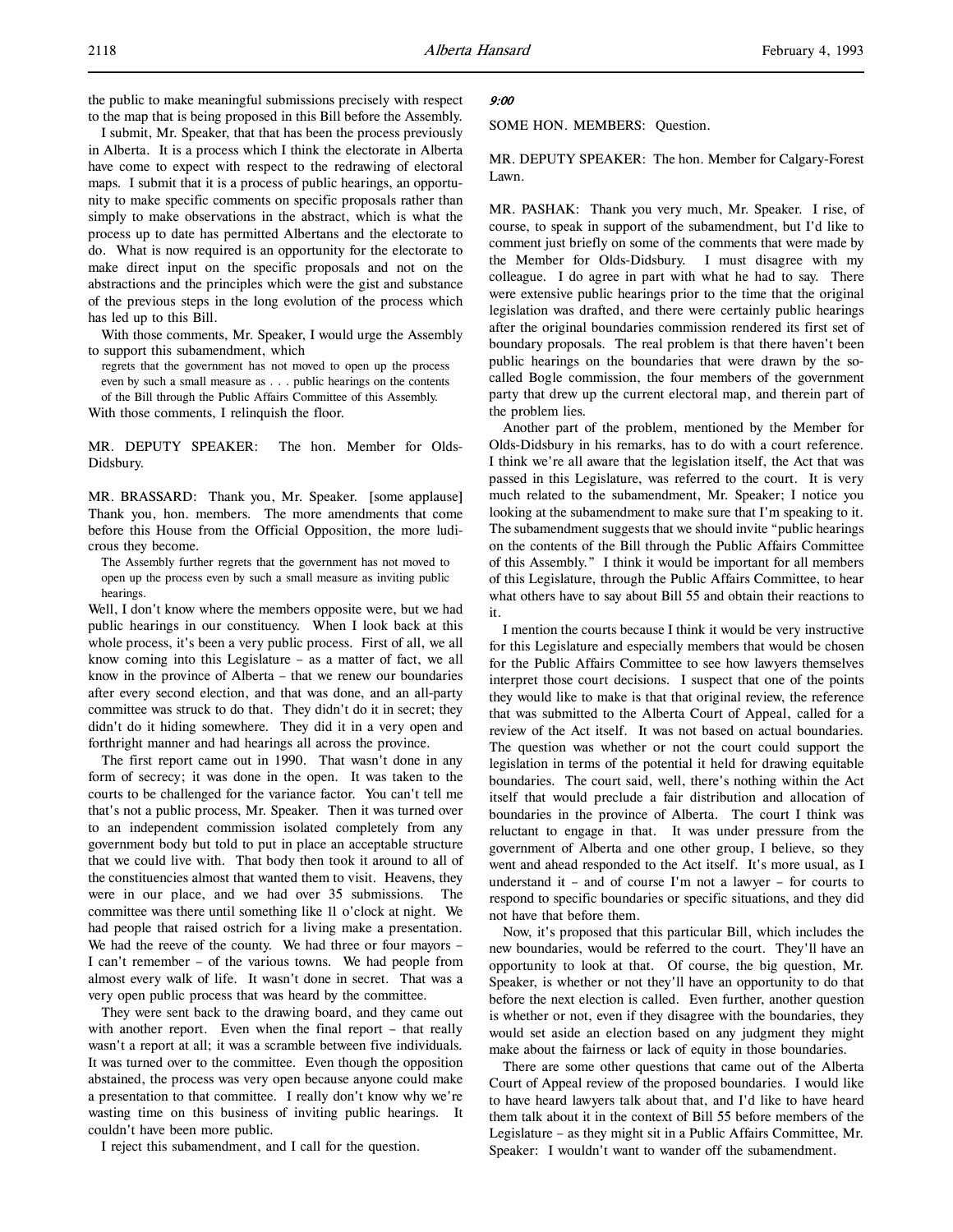The court of course had to wait until September 30, 1991, before they began to make a judgment about the reference. They were asked to do this earlier, in February, and the reason for their delay at that time was due to a decision to wait for the Supreme Court of Canada decision in the case of the Attorney General of Saskatchewan versus Roger Carter, which we've heard in the Legislature on various occasions, defined, talked about, or discussed as the Carter decision. I think there is much confusion over that Carter decision and what it really meant for the drawing of electoral boundaries. That could have been clarified by lawyers presenting cases or presenting testimony or presenting their views before a Public Affairs Committee of this Legislature.

The key question, I think, in the Carter decision, and in the interpretation of that decision that was part of the Alberta Court of Appeal decision, was that the Carter decision argued that effective representation can override the right to absolute parity. Now, I think that when I've heard many members on the government side justify the boundaries that are proposed in Bill 55, Mr. Speaker, they did so on the basis of that principle which is embedded in the Carter decision, which is again, and I repeat, that effective representation can override the right to absolute parity. The court didn't stop there, and this is a critical point. The court also argued that they can't override the right to absolute parity unduly. The problem again, though – and I suspect that this is true of many legal decisions – is that they did not define "unduly."

### Point of Order Relevance

MR. DAY: Point of order, Mr. Speaker.

MR. DEPUTY SPEAKER: The hon. Minister of Labour is rising on a point of order relating to the relevancy of the hon. Member for Calgary-Forest Lawn's comments?

MR. DAY: You've anticipated my thought on that, Mr. Speaker.

MR. DEPUTY SPEAKER: The Chair would remind the hon. member that it isn't good enough just to refer to a couple of words in the amendment about every third paragraph to stay relevant to the amendment before the House.

MR. PASHAK: Mr. Speaker, I rather believe that I am being relevant.

MR. DAY: He just ruled you're not.

MR. PASHAK: I'm not sure that he ruled me irrelevant; he just said it's not relevant.

MR. DAY: Yes, he did.

MR. PASHAK: Are we going to engage in a conversation back and forth across the hall, hon. member, or are you going to do it through the Speaker?

MR. DAY: Well, you're doing it.

MR. PASHAK: You're doing it. You initiated it.

MR. DEPUTY SPEAKER: Order please. [interjections] Order.

#### Debate Continued

MR. DEPUTY SPEAKER: To the amendment, please, hon. member.

MR. PASHAK: Back to the subamendment, Mr. Speaker.

MR. DEPUTY SPEAKER: The subamendment, right.

MR. PASHAK: The subamendment, as I've pointed out, calls for "public hearings on the contents of the Bill through the Public Affairs Committee of this Assembly." I just would like to make it clear, then, that I know lawyers in the city of Calgary, particularly lawyers that are associated with the civil liberties union, that would dearly love to come before this committee that's proposed here. I mean, it's not a proposed committee – it already, of course, as everyone knows, exists within our Standing Orders – but a committee that we would construct for this purpose and name people to. The civil liberties lawyers would dearly love to come before such a committee to present their views. That's why we're calling for this committee. It's perhaps not too late. I think that tomorrow maybe members of the government could sit down and order that this committee be established, and civil liberties lawyers would like to come before this committee and present, I'm quite sure, exactly the case that I'm trying to make. I'm trying to anticipate, in a way, what they might have said had they had the opportunity to appear before your committee, Mr. Speaker. In any event, the key question that's involved in this and that they would probably argue before this committee is that effective representation cannot mean that parity is not unduly taken for granted or overridden, that there has to be some attention paid to parity.

I will even quote from two parts of the Carter decision itself that I'm sure someone from the civil liberties union might bring forward. They argue the right not to have the political force of one's vote unduly diluted, and again they say that limiting the number of urban seats distorts the principle that there should be effective representation. Pardon me. That's not from the Carter decision; that's actually from the Alberta Court of Appeal reference. I think that's a key point. I think that the Alberta Court of Appeal reference has been sadly misinterpreted by many members of this Legislature. The appeal reference again, and I want to state it because we have to be clear on this: limiting the number of urban seats distorts the principle that there should be effective representation. Now, by saying that Calgary should have 20 seats, that creates a measure of distortion that I'm sure all members could appreciate.

There may be cases where we could have larger than the mean numbers in urban areas, and there could be cases where we could have lower than the mean numbers in rural areas. Mr. Speaker, it could also be the case where the needs in a particular riding in an urban area could be demonstrated to require fewer numbers in order to effectively represent those people. I remember engaging in a discussion with one of the other Calgary members. We were talking about the number of calls that we get during the course of a year from our constituents.

### Speaker's Ruling Relevance

MR. DEPUTY SPEAKER: Hon. member, we have a subamendment. The hon. member is going to be able to make the speech he is making now when we come to third reading – there's no question about that – or maybe even on the amendment. Certainly the speech you're making now, hon. member, is not germane to the subamendment.

MR. PASHAK: Thank you very much, Mr. Speaker, for bringing that matter to my attention.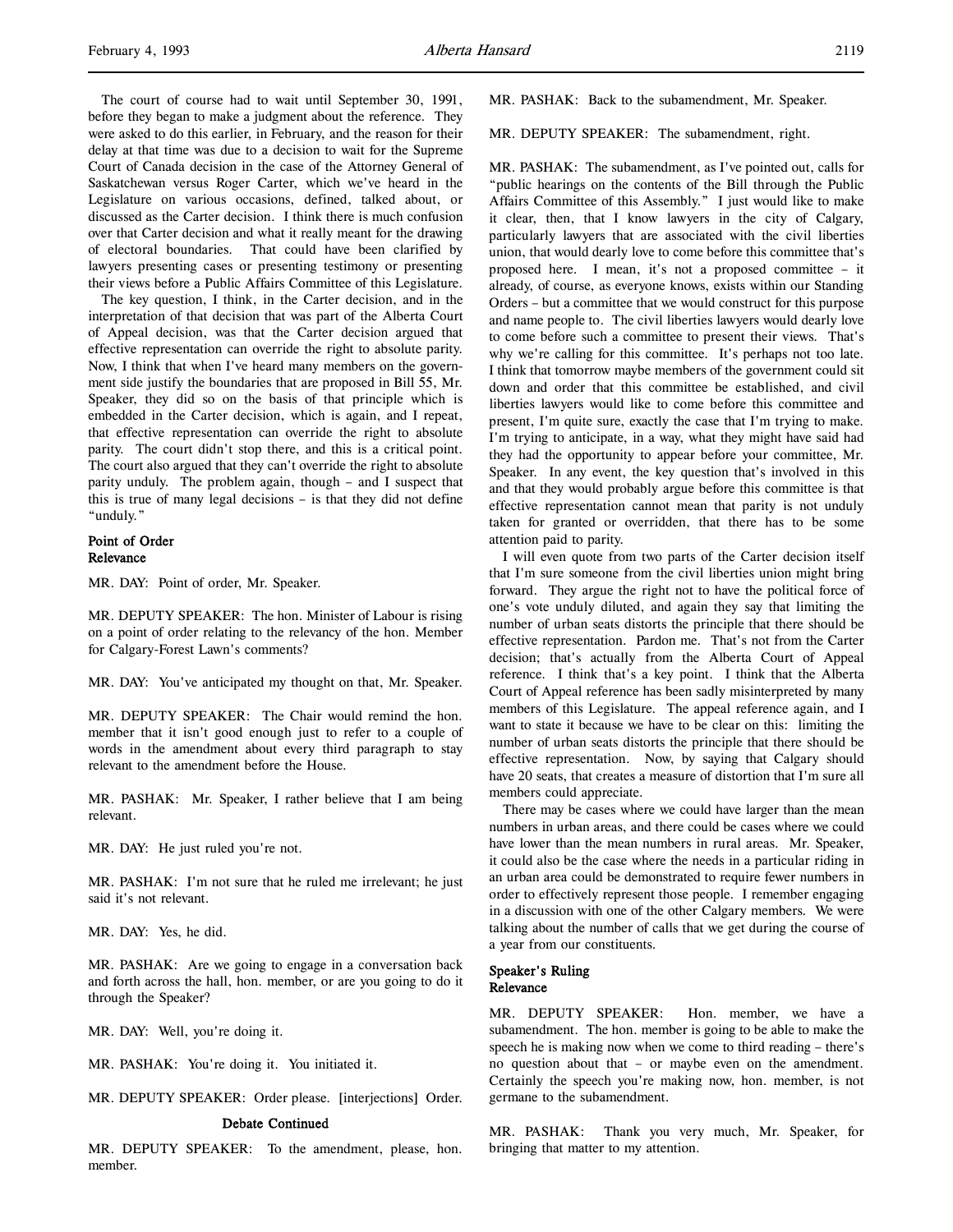#### 9:10 Debate Continued

MR. PASHAK: I'm going to now try to put myself in the position of the mayor of the city of Calgary if he should happen to come before your committee, because he probably would be one of the speakers that would like to address this issue. I'm quite sure that he would have welcomed the opportunity to appear before the Public Affairs Committee of this Assembly. I'm quite sure that he would have noted this. He would have said that Calgary had a population of 710,677 people at the time the 1991 census was taken. You divide that by the 20 members that are assigned to the city of Calgary; that comes out to an average number of electors in the city of Calgary of 35,533. Now, Mr. Speaker, he would also point out that the average number for electors in the province is 30,780, so he'd immediately raise the question: is that fair? He would say no, it's not fair because the views and the needs and the wishes of Calgarians will not get the same effective hearing or voice or representation in the Legislative Assembly of Alberta as other Albertans will get. He would make a case, I'm quite sure, before this committee that this is completely unfair, it's one-sided, and that the Legislature should take steps to make this whole process more fair.

I think that I could conceive of a situation, Mr. Speaker, in which maybe all of the community association presidents on the east side of the city would come before the Legislature and ask to be heard at a Public Affairs Committee meeting of this Assembly. Now, Calgary, you have to understand, has a population above the average for the province of some 15.9 percent. Calgary is overrepresented on an average by population numbers in each of the Calgary ridings by 15.9 percent, but look at what happens on the east side of the city. The proposed riding of Calgary-Cross is 19.5 percent above the average. The riding of Calgary-Egmont is 22.4 percent above the average. The riding of Calgary-McCall is somewhat under the general distortion for Calgary; it's only 11.8 percent above the average. The proposed Calgary-Millican riding is 21.3 percent above the average. Calgary-Montrose is 11.7. Calgary-Fish Creek is 15.9 percent above the average, and Calgary-Shaw is only 8.4 percent. I should point out that Calgary-Shaw and some of these other ridings are the fastest growing areas in the province of Alberta, and already by now there is an even greater distortion on the east side of the city.

I must say that even one additional seat on the east side of the city of Calgary would do much to inject a little more fairness into the way in which these boundaries are drawn. I did a little calculation, and if we could put a couple of constituencies that are currently being placed in Calgary-Mountain View back into the east side of the city and then divided those new ridings, we'd get something that's below a 10 percent distortion in terms of numbers per riding. The average for the city of Calgary, if we had one more seat, would drop to 33,842. That's still well above the norm for the whole province, which is, again, 30,780, but at least there'd be a little fairness, and Calgary would drop down to only having about a 10 percent, on average, deviation above the mean. I think that's still unfair and still quite a distortion, but at least a little more fairness would be built into the system. Mr. Speaker, if we did something like that . . .

# Speaker's Ruling Relevance

MR. DEPUTY SPEAKER: Order please. The hon. member is now reverting to what he feels. He's not talking about the community associations or what they might be saying. Nevertheless, the burden of what the hon. member is saying, no matter under what guise he attempts to cloak it, is really a third reading

speech. I would ask the member to stay close to the subamendment, please.

MR. PASHAK: Thank you very much, Mr. Speaker. I'll try somewhat more diligently to do exactly that.

#### Debate Continued

MR. PASHAK: I want to assure you that I have met with all of the community association presidents from the greater Forest Lawn area, and I can anticipate what they would say if they came before the Assembly. In fact, what they have told me – and this is not my expression of interest, although I must admit that I could agree with part of what they were saying. I'm quite sure that they'd make this case, Mr. Speaker. They would argue that historically they were all together as a separate town at one time. Until 1962 it was the town of Forest Lawn on the east side of the city of Calgary. Certainly some of those communities have developed since 1962. I don't know whether the members of this Assembly are familiar with that part of Calgary, but for a long time the east side of the city in some major respects was isolated from the larger part of Calgary, and this is what the mayor of Forest Lawn in 1962, if he were still alive and came before the Public Affairs Committee to make a presentation, would argue. He would say that because of this geographic kind of isolation, there was only one bridge that allowed people to get from the main part of Calgary out to Forest Lawn for a number of years. There's still a major gulf on the east side of the city of Calgary that's created by the Deerfoot Trail, by the Bow River, by Nose Creek valley. These communities in that part of the city have learned to co-operate together in a variety of enterprises.

Now, if all seven presidents of the community associations from greater Forest Lawn were here, they would tell this Public Affairs Committee that they co-operate together on a variety of projects. There's a community of interests that binds them together. With the help of their MLA, they've been working in a very close, cooperative way to try to get, for example, a business revitalization zone plan off the ground for the main avenue that runs through Forest Lawn, 17th Avenue. Just in passing, they'd probably tell you some interesting things about 17th Avenue SE and the fact that there are 35 businesses along that avenue that are identifiably Vietnamese. Now, that's quite an extraordinary fact. It shows you just the kind of change that has been going on along 17th Avenue, and it would indicate, too, a need why they should all be represented by one member of the Legislature. Because that member, working together with the former mayor of the city when he was an alderman, created a group in the community called the Greater Forest Lawn Initiative Council, whose main objective was to try to improve the nature of working relationships between the new ethnic groups that are beginning to establish themselves in the community together with the mainstream Canadians who live in that part of the city, and it's been very effective.

The community associations themselves would tell you that they've been working together on these projects. They care about what's happening in their communities. They want to make them better places to live. They pull together, and not just on those two projects. They're all united right now trying to build a park along the Western Irrigation District canal that runs along the west side of the boundary. They'd tell you how important that is to them and how important it is to have these constituencies knitted together into a whole.

They would also talk about the problems that are caused for them periodically by an oil recycling plant on the east side of the riding. They're working together to try to change that. Now, they would want to know from the people that sat on this boundaries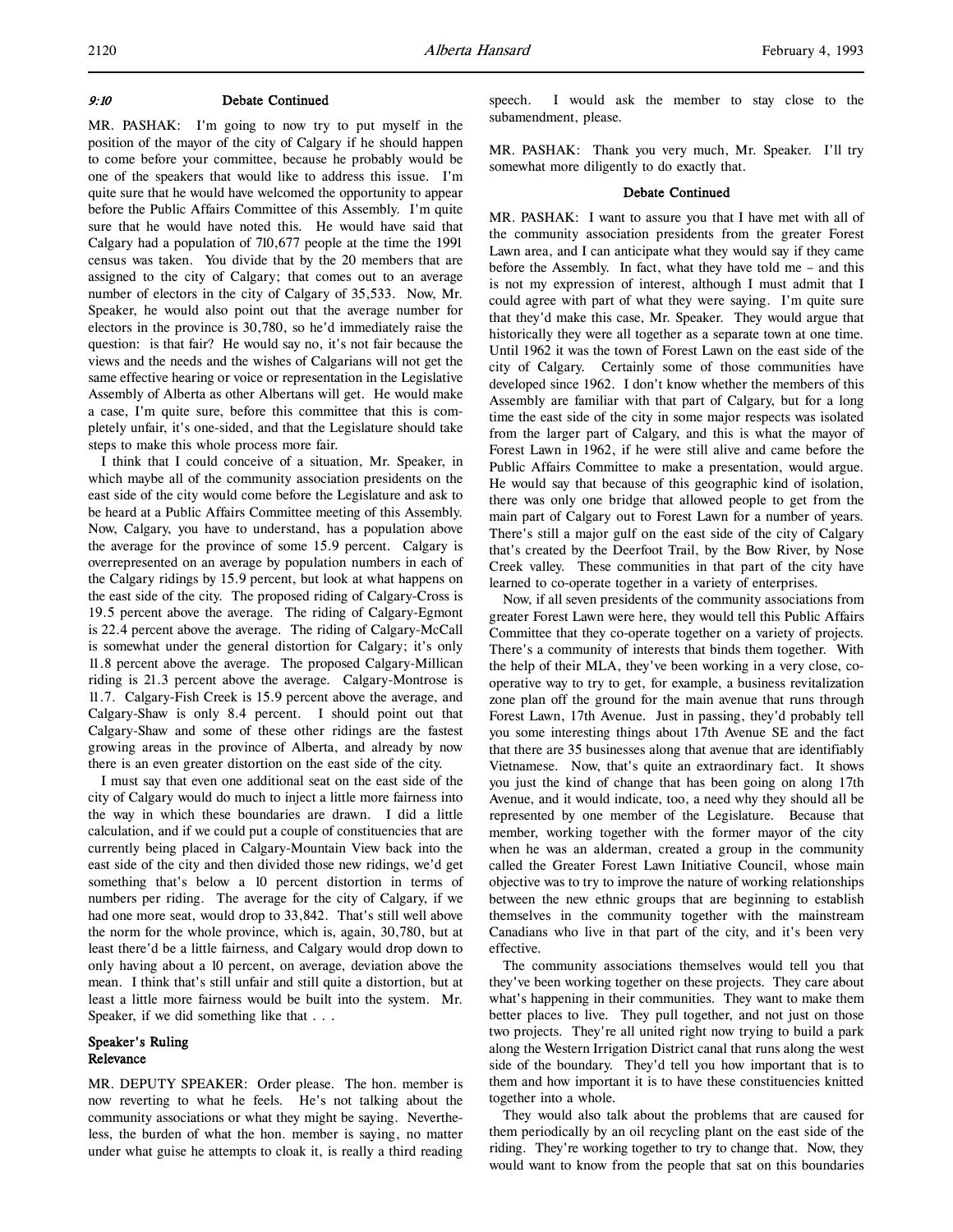committee – they would ask, Mr. Speaker, just why did these boundary committee members carve up Forest Lawn into three new constituencies that have no relevance to what existed in the past? There's a finger that comes down all the way south of 17th Avenue; it's the community of Forest Heights that's now up in the proposed Calgary-Montrose riding. They'd say: "Why have you taken two of these community associations and moved them into a riding called Calgary-Mountain View that's a half a mile or more distant from their other communities of interest? Why then have you destroyed the riding called Calgary-Millican and this kind of thing by taking large chunks out of that and putting it in Calgary-Egmont and doing these other sorts of things when all of these ridings were working in some fine, co-operative spirit?"

#### 9:20

I'm sure, Mr. Speaker, there are many questions. I mean, I can just cite a few of those examples from the area of Forest Lawn, but I am sure that citizens from all over this province would like to come here, appear before a Public Affairs Committee of this Assembly, and comment on the boundaries that have been drawn. They've never had the chance to do that. They've had the chance to comment on the legislation; they've had the chance to comment on the initial boundaries that were proposed by the Electoral Boundaries Commission. As all members know, a lot of people found the original legislation questionable. They found the boundaries that were drawn by the Electoral Boundaries Commission objectionable, although I don't think that commission could have done anything other than it really did. Why is it, I would ask, that the government did not give citizens of this province an opportunity to come before a committee, such as the Public Affairs Committee of this Assembly, and give them an opportunity to be heard, to have their views expressed, to present their case?

Who knows? Many of these citizens may have had some welcome thoughts, some suggestions for improving the boundaries. I am sure that members of this committee, if they met and listened to all of these representations, would then have been in a position to make strong recommendations back to the government that could have led to some significant modifications that might come about during committee study of this Bill.

Thank you, Mr. Speaker.

MR. KOWALSKI: Mr. Speaker, I'm very, very pleased to participate in the debate on the third subamendment with respect to Bill 55. The premise of this subamendment deals with a small measure dealing with public hearings on the contents of the Bill. To be very, very specific with the intent of the subamendment in dealing with public hearings, perhaps it's important periodically during this whole debate that we just refresh ourselves with respect to numbers and where we've been with respect to public hearings and involving everything else.

All members will recall, Mr. Speaker, the historical process with respect to the creation of the process that went into this and will recall as well that the Electoral Boundaries Commission that was created as a result of the Electoral Boundaries Commission Act produced an interim report in December 1991 and a final report in May of 1992. Subsequent to that, the Legislature passed a motion on July 2, 1992, establishing a Select Special Committee on Electoral Boundaries.

During this whole process, public hearings have been held throughout the province of Alberta in a variety of venues. Myself, I attended one. I even participated at one in the community of Westlock along with other leaders in that community: the chamber of commerce and others, people who were invited to attend a public hearing on the contents of the Bill. They gave

their comments, and the comments that were provided to this particular committee eventually found their way into the creation of Bill 55.

All in all, Mr. Speaker, it's my understanding that more than 1,300 submissions – 1,300 submissions – have been provided through the various processes that we've had. All 83 Members of the Legislative Assembly of the province of Alberta were invited to meet with these committees in the past, the numbers of them. All individuals in the province of Alberta were invited to provide information if they so chose either by attending or in written form. A variety of leaders representing a variety of groups in the province of Alberta shared their views with one of these electoral boundaries committees in terms of the consultation in the past.

Groups like the Rural & Improvement Districts Association of the province of Alberta, which represents all of the improvement districts in the province of Alberta; the former members of electoral boundaries commissions; the Alberta Urban Municipalities Association, an association which represents all of the municipalities in the province of Alberta; and the mayor of the city of Calgary provided representations. The member that spoke previously said that if the mayor of Calgary was here, he would be able to provide something. The fact of the matter is that the mayor of Calgary did provide input, Mr. Speaker. Gee, even the Chief Electoral Officer was in a position to provide information and provide submissions to all of these things. The Alberta Association of Municipal Districts and Counties provided information. It was stated here hypothetically that if the mayor of the city of Edmonton could come and provide some information, what would she say? The fact of the matter is that she did. She did. It's not a hypothetical thing; it's a reality. That information is on the record. Even the hon. Mr. Justice Charles G. Virtue, former chairman of one of the committees, provided additional information.

I repeat, Mr. Speaker: some 1,300 submissions, with an offering to all of the citizens of Alberta to basically come and participate and an offering to all Members of the Legislative Assembly. Some chose not to. That was their right; that's their democratic right. I don't look down upon them if they chose not to make a submission. That was their right. On a more positive note, it's the numbers that have presented: 1,300 submissions at least, a continuance.

Now, Mr. Speaker, the Bill – and I'm reminded that we're talking about the subamendment inviting additional public hearings – that was introduced by the government some two weeks ago, introduced in this House, has been spoken to by a wide number of individuals. In fact, if I were to include myself as a participant, we've now had 48 speeches. I mean on Bill 55, the first subamendment, the second subamendment, the third subamendment: some 48 speeches, and they have provided a variety of different kinds of talks and suggestions and what have you. But I keep hearing the same thing I heard a long time ago. This is now the sixth event, the sixth sitting that we've had to deal with this particular situation, and what have we got so far? We've got basically the cry for some more public hearings with respect to it.

#### [Mr. Speaker in the Chair]

Well, Mr. Speaker, the public hearings that I have had and the individuals that I have talked to have asked me the question: how much money does it cost to keep this Assembly of yours going? I postulated and I thought about it and I said: Well, you know, actually you get pretty good value because most evenings the session is well attended by members of the government. At the same time, when I look across, I don't really see that many people